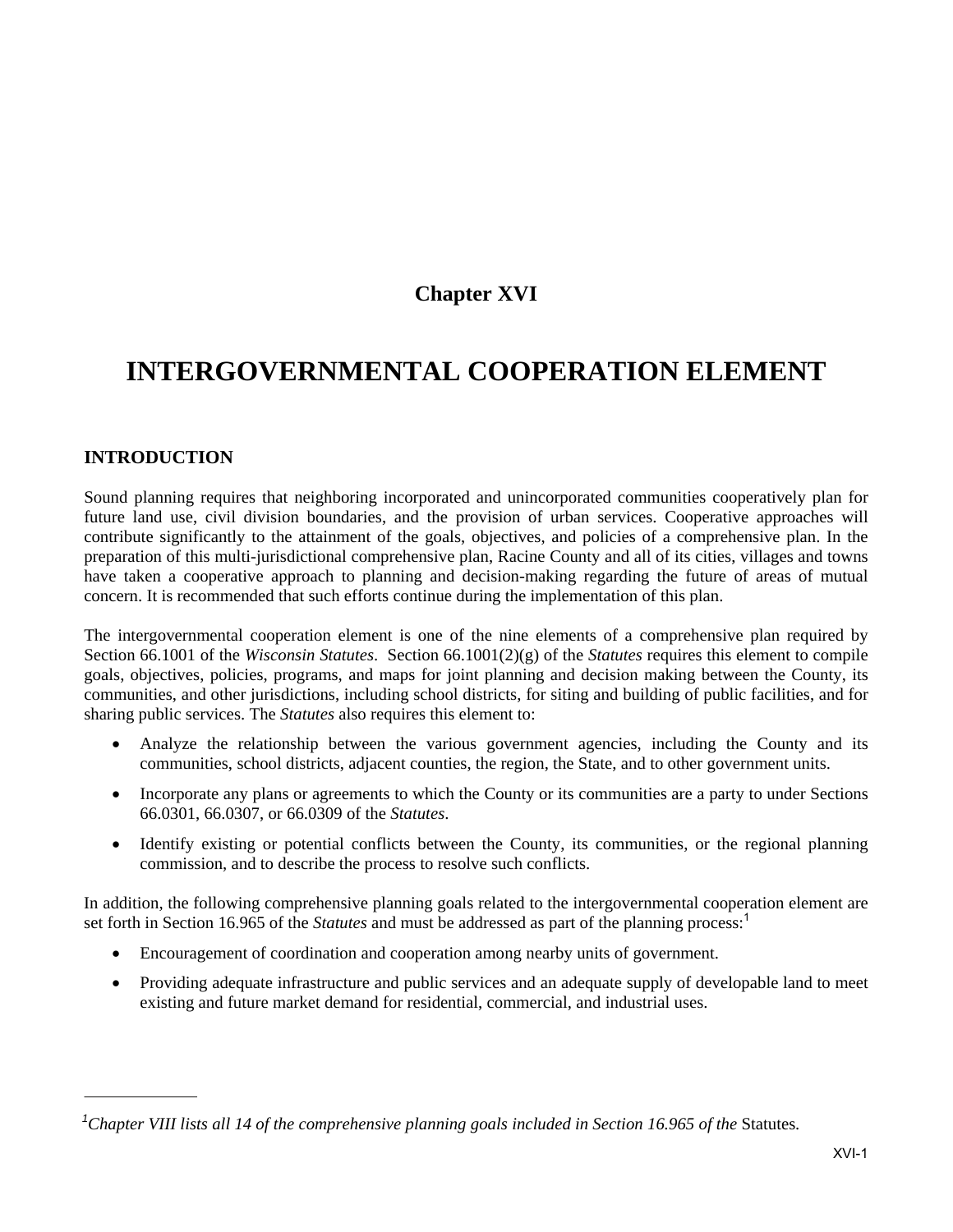- Providing an integrated, efficient, and economical transportation system that affords mobility, convenience, and safety and that meets the needs of all citizens, including transit-dependent citizens and persons with disabilities.
- Protection of natural areas, including wetlands, wildlife habitats, lakes, woodlands, open spaces, and groundwater resources.
- Planning and development of land uses that create or preserve varied and unique urban and rural communities.

Cooperation between neighboring and overlapping units of government is one of the goals of the Wisconsin comprehensive planning law and is an important aspect of this multi-jurisdictional comprehensive plan for Racine County. The County plan was undertaken as a cooperative, multi-jurisdictional process that involved Racine County and all cities, villages, and towns in the County as partners. The planning process was also fully coordinated with SEWRPC, the regional planning commission serving Racine County and its communities, and UW-Extension.

Some of the benefits of Intergovernmental Cooperation are provided below:

#### **Cost Savings**

Cooperation can save money by increasing efficiency and avoiding unnecessary duplication. Cooperation can enable some communities to provide their residents with services that would otherwise be too costly. Examples include shared library services, police and fire protection, recycling of household hazardous waste, and shared government buildings (such as shared village and town halls).

#### **Address Regional Issues**

By communicating and coordinating their actions, and working with regional and State agencies, communities are able to address and resolve issues that are regional in nature. Examples include the protection of natural resources, including wetlands, wildlife habitats, lakes, woodlands, open spaces, and groundwater and surface water resources; construction and maintenance of highways; provision of transit service; and planning and construction of facilities for stormwater management and water supply.

#### **Early Identification of Issues**

Cooperation enables jurisdictions to identify and resolve potential conflicts at an early stage, before affected interests have established rigid positions, before the political stakes have been raised, and before issues have become conflicts or crises.

#### **Reduced Litigation**

Communities that cooperate may be able to resolve issues before they reach the point of litigation. Reducing the possibility of costly litigation can save communities money, as well as the disappointment and frustration of unwanted outcomes.

#### **Consistency**

Cooperation can lead to consistent goals, objectives, policies, programs, and plans of neighboring communities and other jurisdictions.

#### **Predictability**

Jurisdictions that cooperate provide greater predictability to residents, developers, businesses, and others. Lack of predictability can result in lost time, money, and opportunity.

#### **Understanding**

As jurisdictions communicate and collaborate on issues of mutual interest, they become more aware of one another's needs, priorities, unique character, and sense of identity. They can better anticipate problems and work to avoid them, while respecting each other's identity.

#### **Trust**

Cooperation can lead to positive experiences and results that build trust and good working relationships between jurisdictions, while maintaining identity.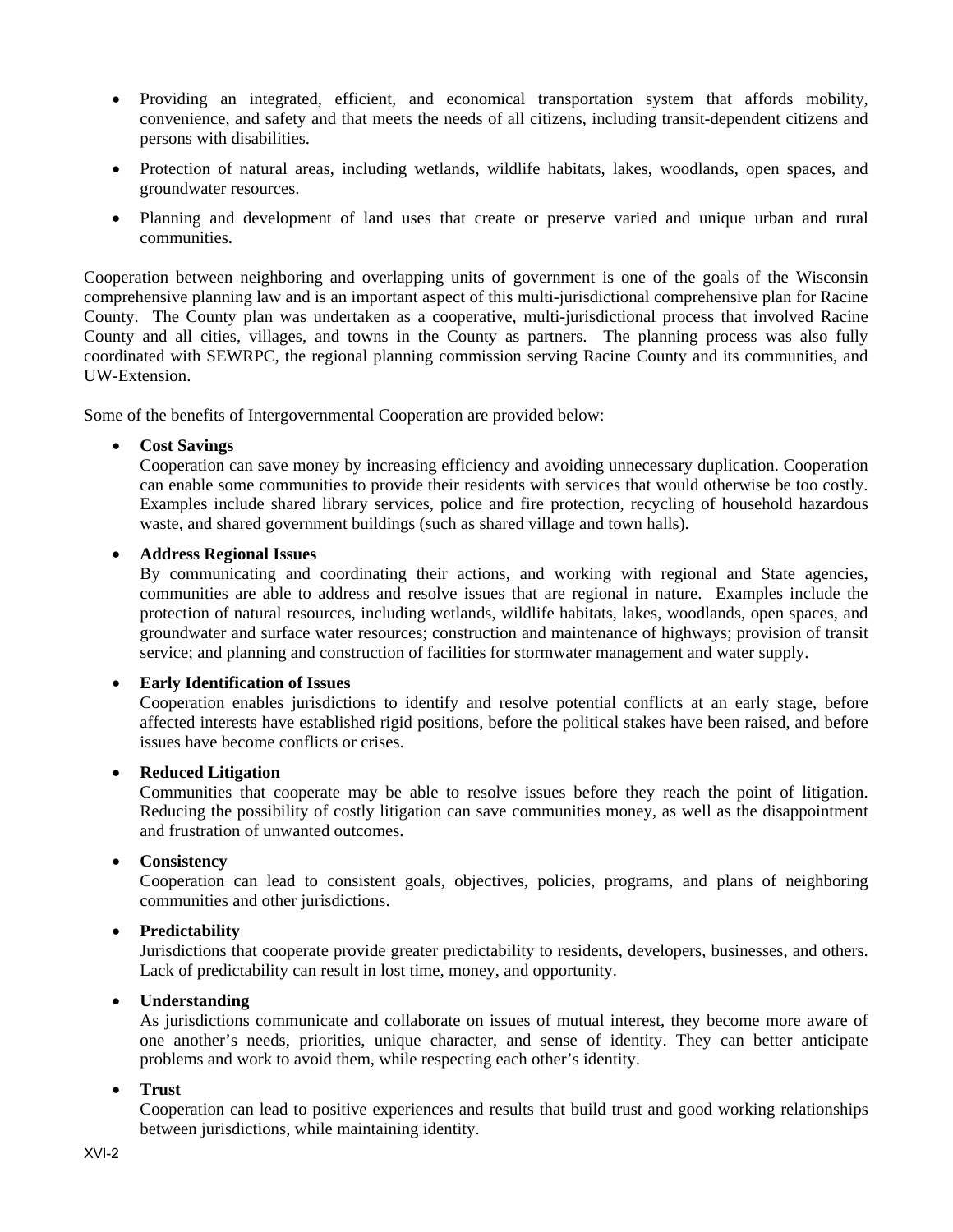#### **History of Success**

When jurisdictions cooperate successfully in one area, the success creates positive feelings and an expectation that other intergovernmental issues can be resolved as well.

### **Service to Citizens**

The biggest beneficiaries of intergovernmental cooperation are citizens for whom government was created in the first place. They may not understand, or even care about, the intricacies of a particular intergovernmental issue, but all residents can appreciate cooperation that improves their quality of life. Benefits such as cost savings, provision of needed services, and a strong economy may also result from such cooperation.

#### **Element Format**

This chapter is organized into the following five sections:

- Background Information on Intergovernmental Relationships in Racine County;
- Examples of Existing Cooperative Agreements in Racine County;
- Public Input Intergovernmental Cooperation Issues;
- Intergovernmental Conflicts and Dispute Resolution;
- Intergovernmental Cooperation Element Goals, Objectives, Policies, and Programs.

# **BACKGROUND INFORMATION ON INTERGOVERNMENTAL RELATIONSHIPS IN RACINE COUNTY**

The *Statutes* requires this element to provide information on the relationship between the various government agencies, including the County and its communities, school districts, adjacent Counties, the region, the State, and to other government units.

#### **Racine County**

This section briefly highlights a few of the County departments that provide services to local governments and other units and agencies of government.

#### *Planning and Development Division*

Pursuant to Section 59.69 *Wisconsin Statutes*, Racine County Planning and Development Division staff perform land use planning functions for Racine County. This includes both short range activities such as analyzing rezoning requests and conditional use petitions, and long range planning activities such as working with towns to develop land use plans, including the coordination of the preparation of this multi-jurisdictional comprehensive plan. The staff also provides services to the towns on land use issues, including reviewing proposed land divisions.

The Division's functions include taking rezoning and conditional use applications for projects in the municipalities that are under the Racine County Zoning Ordinance's jurisdiction. These include the Towns of Burlington, Dover, Norway, Raymond, Waterford, and Yorkville, and the Village of Caledonia. After petitions are filed, staff then prepares publication and public hearing maps. They review rezoning requests for consistency with the public interest, and they review conditional use requests for compatibility with the area in which the land is located. In addition, the office is responsible for shoreland, floodplain and shoreland-wetland zoning for all unincorporated areas in the County.

The staff also reviews proposed subdivisions to determine if those divisions are consistent with good planning principles and with the Racine County Land Division Ordinance, administers the State mandated Private Sewage System Program for all unsewered areas of Racine County, and maintains the County land information system which provides online access to Racine County geographic and land information.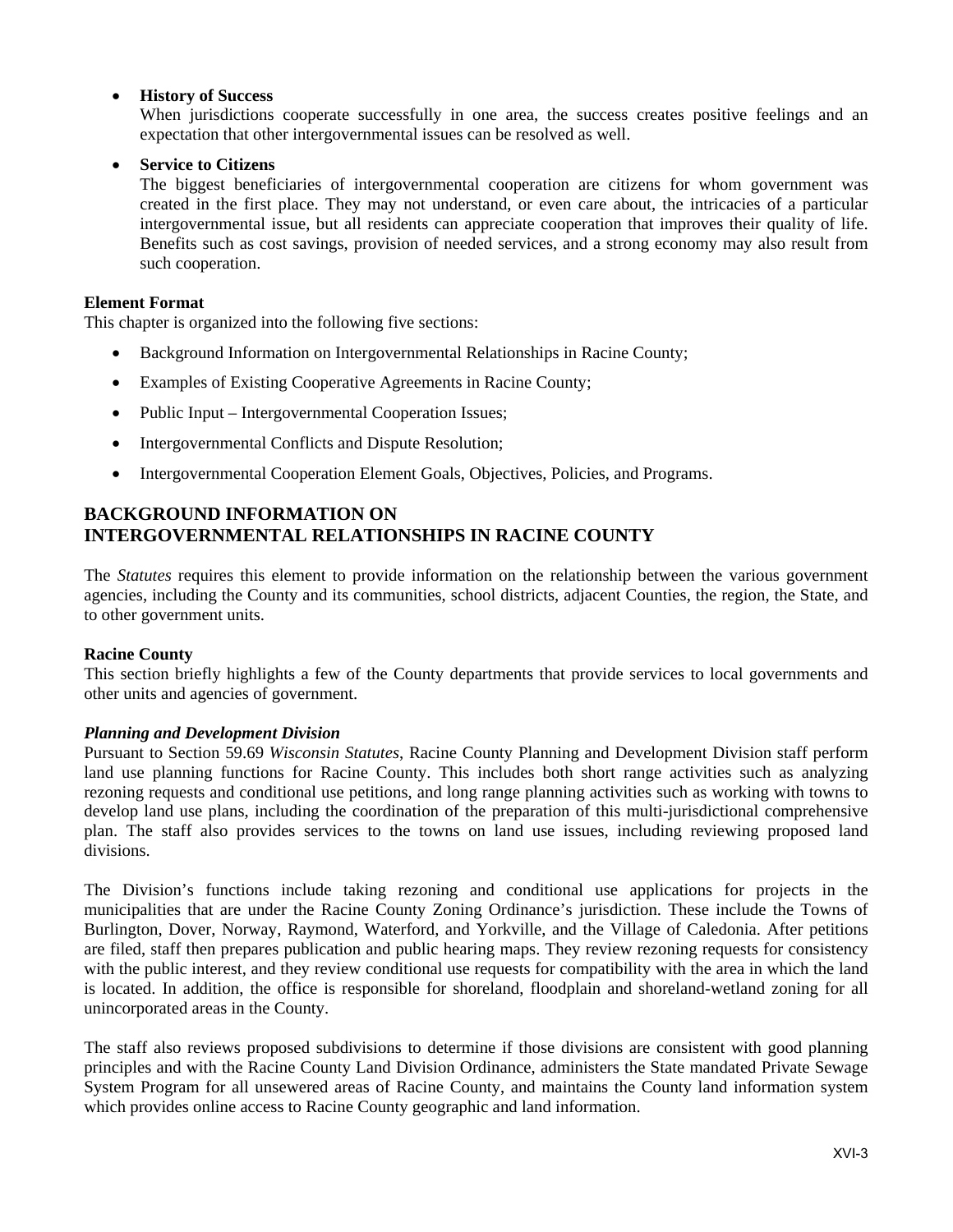#### *Public Works Department*

The Racine County Public Works Department provides essential services to plan, design, construct, maintain, repair, manage, and operate Racine County's buildings, facilities, public infrastructure, natural resources, and park and highway systems in a manner that provides the best value and highest quality service available to satisfy the needs of our citizens.

The Department functions with three divisions: Buildings and Facilities, County Parks, and Highways. The three divisions work to provide efficient, effective, high quality, constantly improving service to the citizens of Racine County through the coordinated resources and expertise of Public Works staff. The Department's objectives are to safeguard and improve the County's investment in its public infrastructure, to protect public safety within County property, and to provide for the commercial and leisure activities which will maintain and improve the quality of life in Racine County.

#### *Land Conservation Division*

Under the direction of the Racine County Land Conservation Committee (LCC), the Racine County Land Conservation Division (LCD) implements and administers County and State of Wisconsin Soil and Water Conservation Programs. The LCD relies on partnerships with local farmers, landowners, government officials, teachers, community businesses, and concerned residents to provide a cleaner environment. The LCD provides technical assistance on controlling soil erosion and water pollution to help find solutions to land and water resource problems.

Programs that the LCD administers include: Land and Water Resource Management Program, Sugar/Honey Creeks Watershed Project, Farmland Preservation Program, Wildlife Damage and Abatement Claims, Conservation Reserve Enhancement Program (CREP), and Tree, Shrub & Native Prairie Grass/Wildflower Program. The LCD also sponsors a variety of information and education activities for youth as well as providing information to the public and other interested organizations as requested.

#### *Information Systems Department*

The Information Systems Department is responsible for all information delivery for Racine County Government. The Department supports electronic, voice, video conferencing, print and mail services in all County facilities. The Information Systems Department also supports the County Internet site http://www.GORacine.org.

#### *Sheriff's Department*

The Racine County Sheriff's Department provides 24 hour police service for the entire County and provides additional service under contracts with a number of communities in the County. The Racine County Communications Center is operated under the direction and authority of the Sheriff's Department. In 2007, the Communication Center provided police dispatch service for not only the Sheriff's Department, but for the police departments of the Villages of Waterford and Wind Point, and the Towns of Burlington, Norway, and Waterford. The Communication Center also dispatched fire/rescue services for nine fire/rescue departments in the County.

#### **Racine County Economic Development Corporation (RCEDC)**

The RCEDC is a private, non-profit organization created in 1983 to build and maintain a strong economic base in Racine County. The RCEDC provides assistance to communities and businesses in Racine County with respect to economic development projects. Governed by a Board of Directors, the RCEDC assists in recruiting new business and industry to Racine County communities and assists existing industry with expansions.

#### **School Districts**

There were 56 public schools in 14 public school districts in the County planning area in 2006. There are also three institutions of higher learning in the County, all operated by the Gateway Technical College system and located in the Cities of Racine and Burlington and the Village of Sturtevant. Map V-12 and V-13 in Chapter V shows the location of public and private schools and technical colleges in the County in 2006, and the boundaries of public school districts.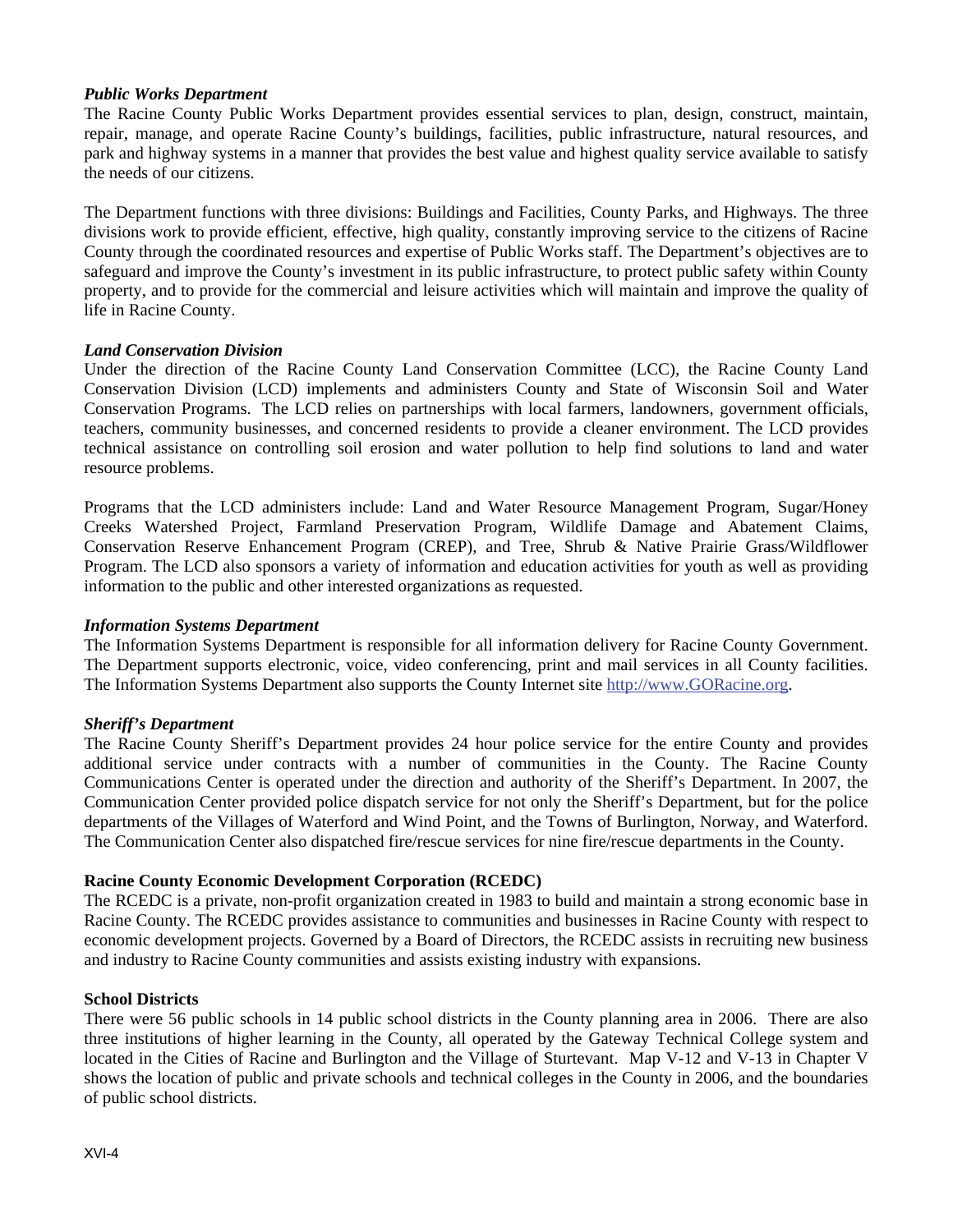Racine County can assist school districts, if requested, by providing information on projected population levels for use in facilities planning, and by offering comments on proposed school locations. Racine County regulations that affect the location of schools include the County zoning ordinance and sanitary regulations. County highways may also affect access to schools.

Each school district in Racine County overlaps a number of communities, requiring school districts to work with a number of local governments when proposing to construct new facilities or additions to existing facilities, or when proposing to abandon a school district facility. Schools and other district facilities are subject to local zoning regulations, and rely on local services such as sewer and water (where available), police and fire protection, and streets and highways.

Recreational sites and facilities present an opportunity for shared use of facilities between County and local governments and school districts. School districts may rely on the use of County or local parks for athletic events (such as the use of County parks for cross-country courses); and play apparatus and playfields at schools may be available for local residents to use when school is not in session. It may be advantageous to locate schools and parks next to each other when possible, to maximize opportunities for shared use of recreational areas and facilities.

#### **Libraries**

In 2007, there were five public libraries in Racine County, each operated by a city or village (see Map V-8 in Chapter V). These libraries may be used by all Racine County residents with valid library cards.

#### **General Purpose Local Governments**

There are  $17^2$  local units of government located entirely or partially in Racine County, including two cities, nine villages, and six towns. Cooperation between cities, villages, and towns is essential to the implementation of the comprehensive plan.

Situations may develop between units of government that could be handled in a cooperative manner that would be beneficial to both parties. Annexation of property from a town into a village or city remains one of the most contentious issues between neighboring communities. Wisconsin annexation law provides an advantage to cities and villages, allowing them to annex land upon request by property owners. This often creates conflicts between towns that want to preserve their borders and retain their existing and future tax base, and the incorporated communities that want to be able to expand their boundaries. Too often, this can lead to litigation and ultimately one "winner" and one "loser." As an alternative, cities, villages, and towns are encouraged to work together on annexation issues and enter into cooperative boundary plans and intergovernmental agreements.

Boundary plans and intergovernmental agreements can preserve lands for towns and allow them the ability to plan for future development without concern about future annexation, at the same time, providing certainty for cities and villages regarding their future boundaries. Depending on the agreements and plans developed, such devices also have the potential for revenue sharing, for provision of municipal services not otherwise available to towns, and for agreement on future land use patterns. Boundary agreements and annexation and extraterritorial issues are described in more detail later in this chapter.

#### **Adjoining Counties**

Racine County is bordered by Walworth County to the west, Kenosha County to the south, and Milwaukee and Waukesha Counties to the north.

*<sup>2</sup> The Town and Village of Rochester were consolidated as the Village of Rochester in December 2008, reducing the number of local units of government from 18 to 17.*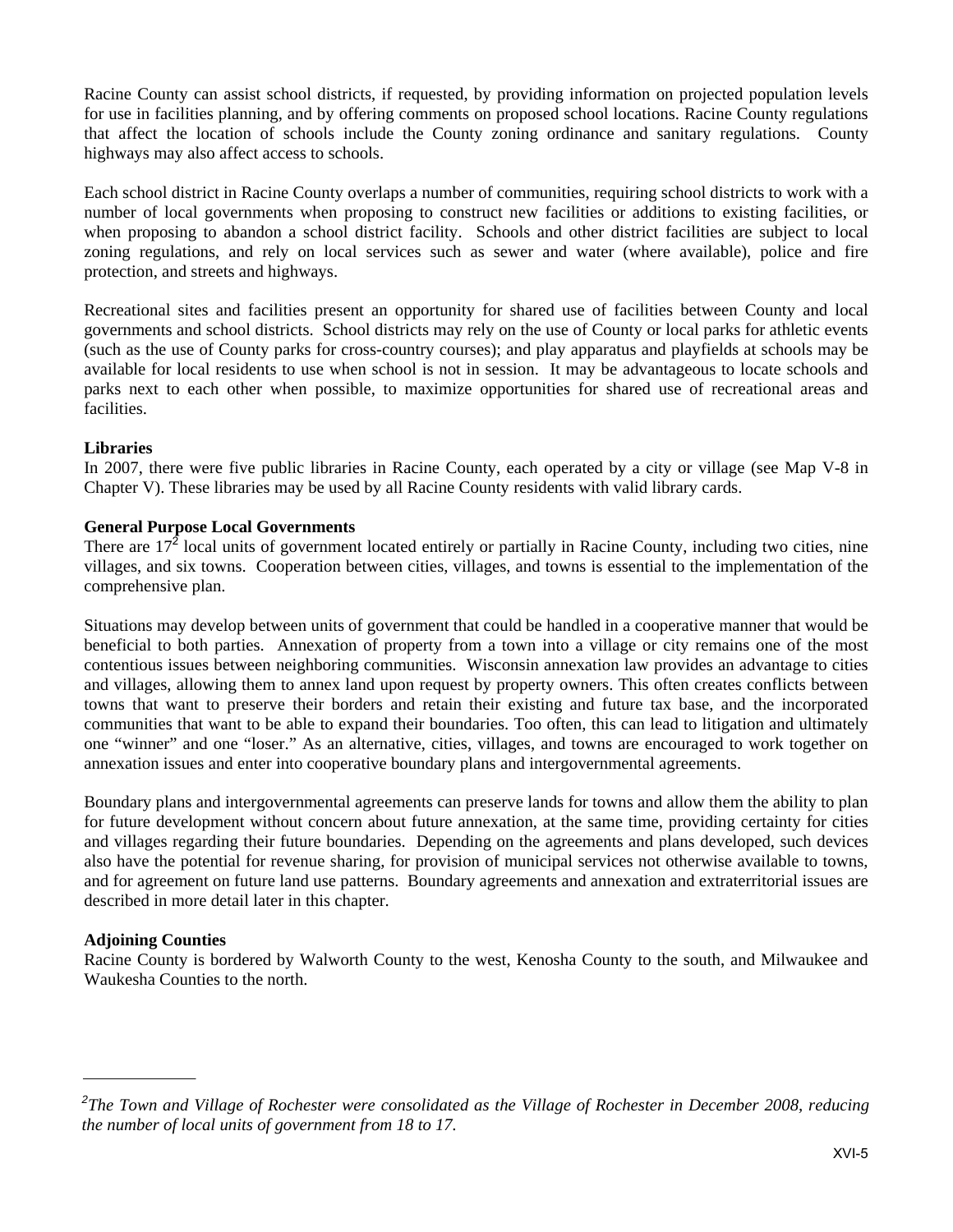Cooperative efforts between Racine County and other counties include:

- *Transit Marketing*: The Southeastern Wisconsin Transit Partnership includes Washington, Ozaukee, Waukesha, Racine, Kenosha and Milwaukee Counties. The purpose is to share resources so that each transit system can maximize the impact of marketing and advertising funds which promote public transit in Southeastern Wisconsin. The pooling of resources from these counties allows for purchasing television and radio advertising and promotional activities that would be cost prohibitive for each system alone.
- *Southeastern Wisconsin Regional Transit Authority:* The Southeastern Wisconsin Regional Transit Authority (RTA) is an appointed body created by the Wisconsin State Legislature and Governor in July 2005 to serve Kenosha, Milwaukee, and Racine Counties. The RTA is responsible for identifying a permanent, dedicated funding source for the local share of capital and operating costs for commuter rail and/or public transit in the three-county region. Its members represent the mayors and county executives of the Cities and Counties of Kenosha, Racine and Milwaukee, as well as Governor Doyle. The RTA provided its recommendations to the Governor and State Legislature in November 2008.

Governor Doyle has proposed a permanent RTA for southeastern Wisconsin in the 2009-2011 budget. The permanent RTA is proposed to include all of Kenosha and Milwaukee Counties and the urbanized area of Racine, which is currently defined as the area east of IH 94 in Racine County. The creation of a permanent RTA is dependent on the endorsement of the Governor and the State Legislature. In addition, the governing bodies of Milwaukee County, Kenosha County, or any municipality located in the urbanized area of Racine County must adopt a resolution authorizing its membership.

- *Southeastern Wisconsin Care Management Organization (SEWCMO):* The SEWCMO involves five counties in Southeastern Wisconsin—Kenosha, Racine, Ozaukee, Washington, Waukesha, and Walworth Counties, and two private agencies—Community Care, Inc., and Lutheran Social services of Wisconsin and Upper Michigan. Through Community Care, Inc., the Family Care Program is offered in Racine and Kenosha Counties. Family Care serves people with physical disabilities, developmental disabilities, and frail elders, and is designed to provide cost-effective, comprehensive, and flexible long-term care, while fostering consumers' independence and quality of life and recognizing the need for interdependence and support.
- *Tri-County Public Health Consortium:* The health consortium includes health departments from Kenosha, Racine, and Walworth Counties. The consortium is responsible for developing comprehensive public health emergency preparedness plans and coordinating mutual assistance among Kenosha, Racine, and Walworth Counties. The consortium is associated with health care, fire protection, law enforcement, and emergency medical services, among others, to develop public health response plans that interact effectively and share resources to protect and serve County residents when preparing for and responding to emergency situations, such as bioterrorism, infectious disease outbreaks, public health threats, and public health emergencies.
- *Kenosha/Racine Lead-Free Communities Partnership:* The program is a partnership between the City of Racine Health Department and the Kenosha County Division of Health and provides lead-based paint risk assessments and abatement while providing services for children residing in housing units in need of lead abatement.
- *Sanitary Sewer and Water Service:* Through interagency agreements, the Caddy Vista area is provided with sanitary sewer service by the Milwaukee Metropolitan Sewerage District (South Shore treatment facility in Milwaukee County), and the Town of Somers KR Sewer Utility District in Kenosha County is provided with sanitary sewer service by the City of Racine Wastewater Utility. Interagency agreements are also in place for portions of the Caledonia East and West Utility Districts to receive public water service through the City of Oak Creek.
- *Library Services:* All of Racine County is part of the Lakeshores Library System, which also serves Walworth County. The Lakeshores System and the Mid-Wisconsin System (which serves Dodge, Jefferson, and Washington Counties and part of Walworth County) are part of the Shared Holdings and Resource Exchange (SHARE) consortium, which provides residents with easy access to materials throughout both systems. Residents throughout the area use a common library card.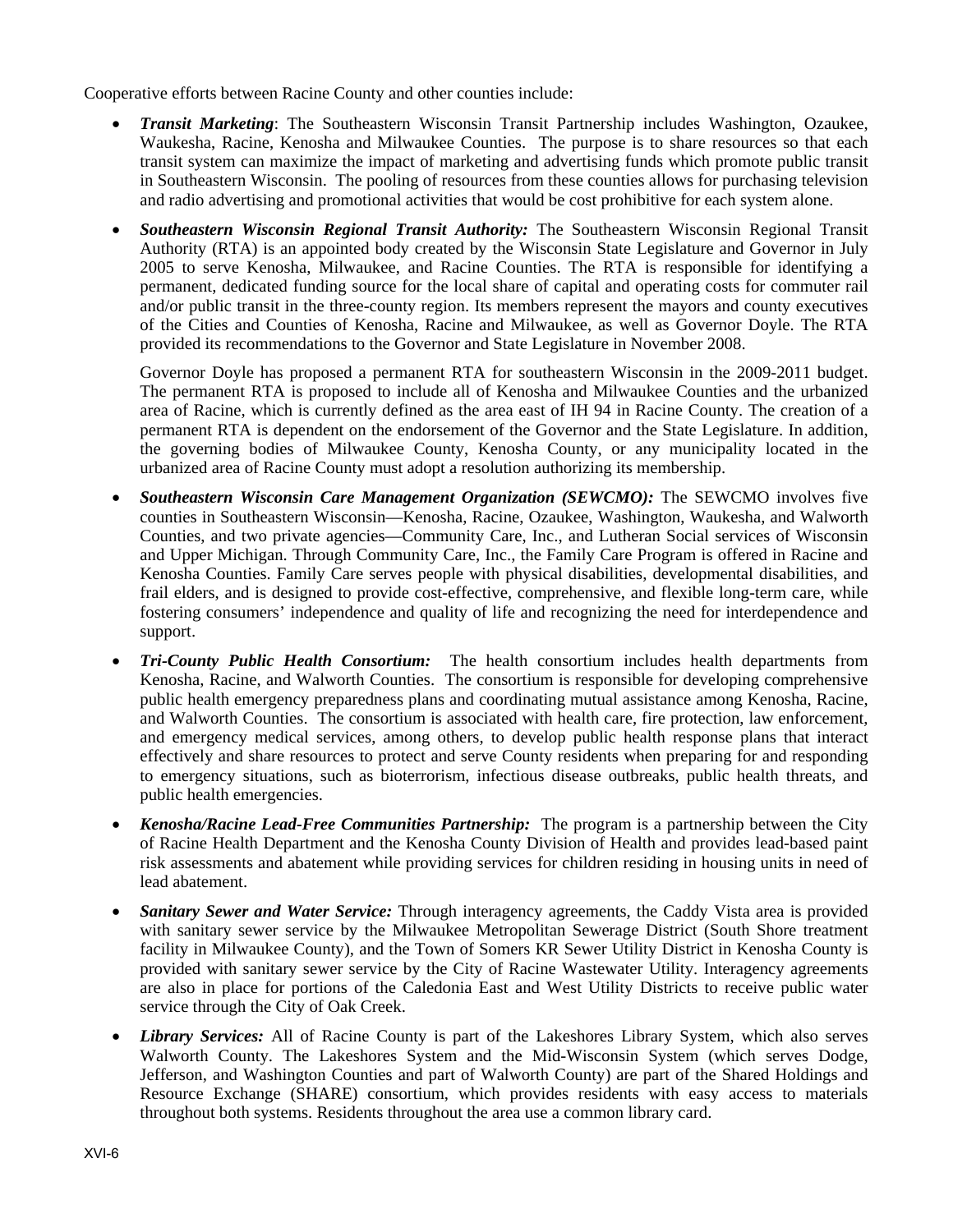*Public School Facilities:* The Muskego-Norway School District includes area in both the Town of Norway and the City of Muskego in Waukesha County. It is important that the school district take into account the local land use plans and projections for both the Town of Norway and the City of Muskego as it plans for future school facilities.

#### **Regional Organizations**  *SEWRPC*

Racine County is served by the Southeastern Wisconsin Regional Planning Commission (SEWRPC). Racine County and SEWRPC signed a three-party Cooperative Agreement with each of the cities, villages, and towns in the County to participate in a coordinated, multi-jurisdictional comprehensive planning effort. SEWRPC also prepares a regional land use plan, which includes population, employment, and household projections to assist in local and county planning efforts, and is the Federally-designated transportation planning and programming agency for the seven-county region. SEWRPC is also the regional water quality management agency for communities in the Region, and is involved in many other aspects of land use planning and development. In addition to this comprehensive plan and the County jurisdictional highway system plan, major SEWRPC planning projects affecting the County include the regional water supply plan, regional water quality management plan, regional natural areas and critical species habitat management plan, and the regional telecommunications plan. SEWRPC works closely with the county and local governments in the Region, as appropriate, when developing its plans. SEWRPC also prepares county plans on request, such as the Racine County park and open space plan.

#### *Milwaukee 7*

The Milwaukee 7 is a council of representatives from the seven Southeastern Wisconsin counties (same seven counties within the SEWRPC area). The council, made up of about 35 civic and business leaders, was formed with the idea that a regional approach is key to fostering economic growth. Additional information about the Milwaukee 7 is provided in Chapter XIV.

#### *Nonprofit Conservation Organizations*

Organizations, including the Kenosha/Racine Land Trust and the Caledonia Conservancy have worked with Racine County and its communities to implement plans for acquiring or otherwise preserving lands with important natural resources and farmlands.

#### **State of Wisconsin**

#### *Wisconsin Department of Transportation (WisDOT)*

WisDOT administers a variety of State and Federal programs to complete projects that enhance the transportation network within Racine County in partnership with local governments, the County, and SEWRPC. Grant programs include the Surface Transportation Program, Congestion Mitigation and Air Quality, Local Transportation Enhancements, and a number of other programs that collectively provide funding for streets and highways, transit, bicycle and pedestrian improvements, and funding for railroad improvements.

WisDOT also administers the General Transportation Aids program, which returns a portion of the money collected through fuel taxes and vehicle registration fees to County and local governments to help offset County and local road construction and maintenance costs. WisDOT maintains the Wisconsin Information System for Local Roads (WISLR), which is an extensive map-based database, accessible to local and County officials and staff, of road conditions such as right-of-way and pavement width, shoulder width, number of driving and parking lanes, pavement condition, and other information.

#### *Wisconsin Department of Natural Resources (DNR)*

The Wisconsin Department of Natural Resources is dedicated to the preservation, protection, effective management, and maintenance of Wisconsin's natural resources. It is responsible for implementing the laws of the State and, in some cases, the laws of the Federal government that protect and enhance the natural resources of the State, including wetlands, shorelands, floodplains, woodlands, and water quality. The DNR is charged with coordinating the many disciplines and programs necessary to provide a clean environment and a full range of outdoor recreational opportunities for Wisconsin citizens and visitors.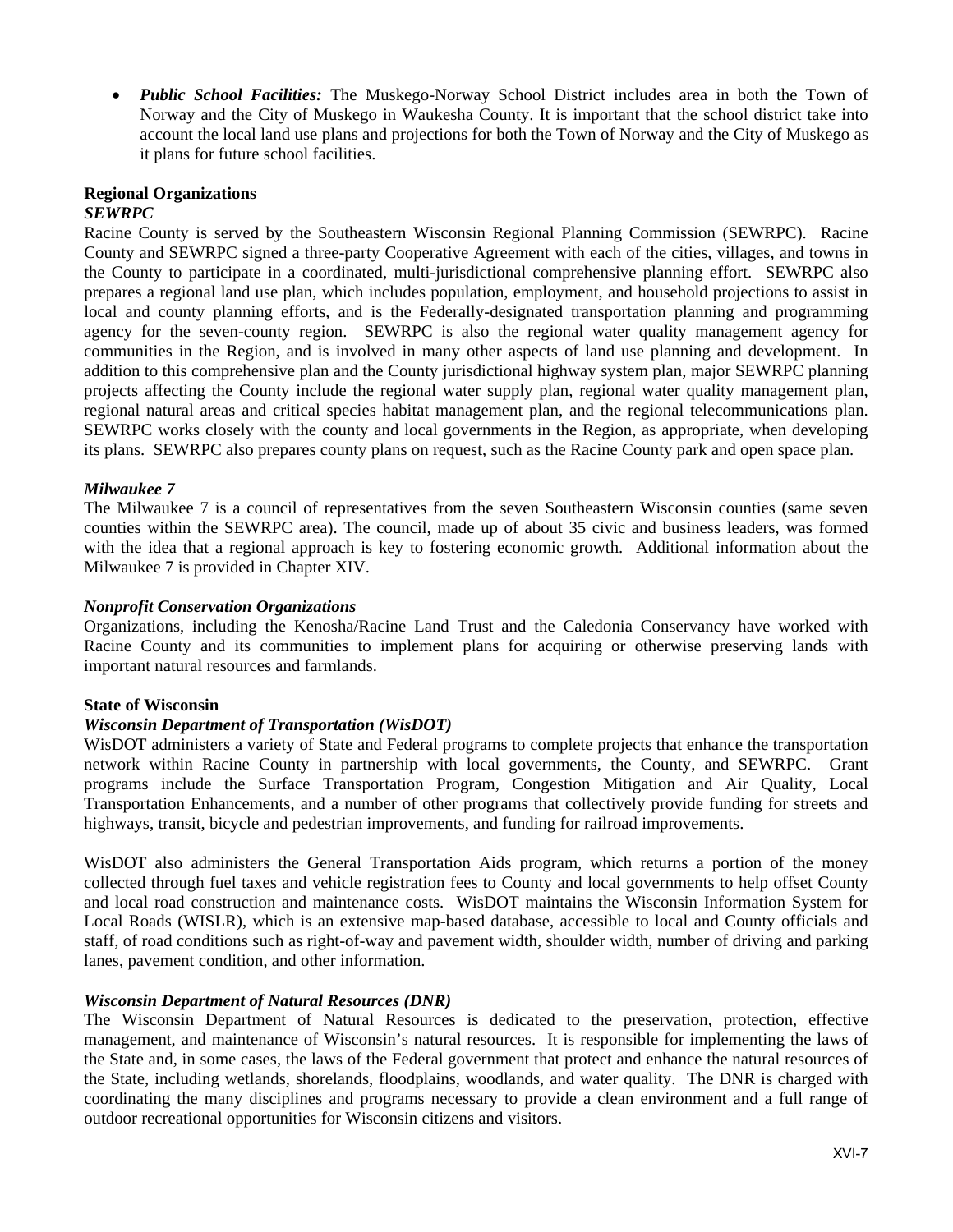The DNR makes grants available to County and local units of government for park acquisition and development. Racine County and its communities should continue to apply for grant funds through the DNR to improve recreational opportunities, to purchase land for parks and preservation of important natural resources, and to develop parks. County and local governments must have an adopted park and open space plan in order to apply for DNR grant funds. The DNR also administers grant programs related to lake protection, lake management and planning, and conservation easements.

The DNR also worked with the Federal Emergency Management Agency and Racine County to update floodplain mapping within the County in 2008.

In addition, the DNR identifies and monitors environmentally contaminated sites and administers grant programs to clean up such sites, which are commonly referred to as "brownfields." Contaminated sites and brownfield remediation grant programs are identified in Chapter XIV.

#### *Department of Commerce*

The Wisconsin Department of Commerce administers regulations for private onsite waste disposal systems (POWTS) in the State of Wisconsin. The Racine County Planning and Development Division works closely with the Department of Commerce to implement these regulations. The Planning and Development Division enforces POWTS regulations throughout the County.

#### **Other Governmental Units**

Other governmental units or "special purpose" units of government that Racine County works with include lake, sanitary, utility, and drainage districts, and public library boards.

# **EXAMPLES OF EXISTING COOPERATIVE AGREEMENTS IN RACINE COUNTY**

The *Statutes* require that this element incorporate any plans or agreements to which the County or its communities are a party under the following:

- Section 66.0301—Intergovernmental Cooperation: This section of the *Statutes* provides broad authority for intergovernmental cooperation among local units of government with respect to the provision and receipt of services and the joint exercise of their powers and duties. Racine County or its communities are not a party to any agreements established under Section 66.0301.
- Section 66.0307—Cooperative Boundary Plan Agreement: This section of the *Statutes* allows any combination of cities, villages, and towns to determine the boundary lines between themselves under a cooperative plan, subject to oversight by the Wisconsin Department of Administration. Section 66.0307 envisions the cooperative preparation of a comprehensive plan for the affected area by the concerned local units of government and prescribes in detail the contents of the cooperative plan. Importantly, the cooperative plan must identify any boundary change and any existing boundary that may not be changed during the planning period; identify any conditions that must be met before a boundary change may occur; include a schedule of the period during which a boundary change shall or may occur; and specify arrangements for the provision of urban services to the territory covered by the plan. Boundary agreements between the Village of Mt. Pleasant and the Village of Sturtevant and between the Village of Caledonia and Town of Raymond (under preparation) were developed using Section 66.0307.
- Section 66.0309—Creation, Organization, Powers, and Duties of Regional Planning Commissions: This section of the *Statutes* authorizes the Governor to establish regional planning commissions in response to petitions from County and local governments. A regional planning commission is charged by the *Statutes* to prepare and adopt a master plan for development of the region. Racine County is part of the Southeastern Wisconsin Regional Planning Commission (SEWRPC), which serves the seven counties and 146 cities, towns, and villages in the southeastern corner of Wisconsin. The seven counties include Kenosha, Milwaukee, Ozaukee, Racine, Walworth, Washington, and Waukesha. SEWRPC was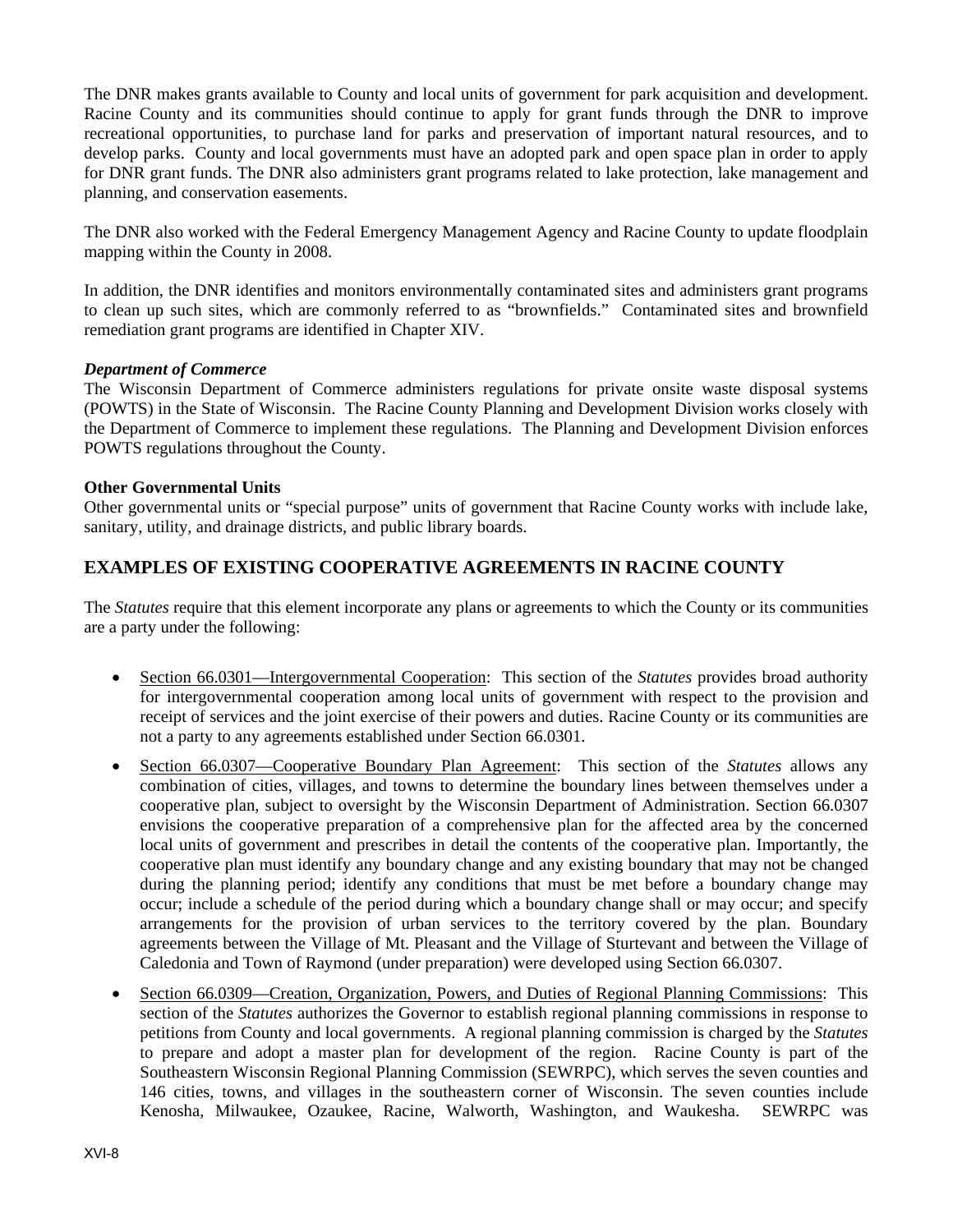established by then-Governor Gaylord Nelson in 1960 and is governed by a 21-member Commission. Chapter VI includes a summary of recent plans conducted by SEWRPC that affect Racine County and its communities. SEWRPC also assisted the County and its communities in the preparation of this comprehensive plan.

Boundary agreements may also be established under Section 66.0225 of the *Statutes.* This section of the *Statutes*  allows two abutting communities that are parties to a court action regarding an annexation, incorporation, consolidation, or detachment, to enter into a written stipulation compromising and settling the litigation and determining a common boundary between the communities. A boundary agreement between the City and Town of Burlington was developed using Section 66.0225.

Additional opportunity for intergovernmental cooperation is provided under Section 66.0305 of the *Wisconsin Statutes*, entitled "Municipal Revenue Sharing." Under this statute, two or more cities, villages, and towns may enter into revenue sharing agreements, providing for the sharing of revenues derived from taxes and special charges. The agreements may address matters other than revenue sharing, including municipal services and municipal boundaries. Municipal revenue sharing can provide for a more equitable distribution of the property tax revenue generated from new commercial and industrial development within metropolitan areas and help reduce tax-base competition among communities, competition that can work against the best interests of the metropolitan area as a whole. A municipal revenue sharing agreement between the City of Racine and the Villages of Caledonia and Mt. Pleasant (both were towns at the time of the agreement), Sturtevant, and Wind Point was developed using Section 66.0305. Under this intermunicipal agreement, the City of Racine receives shared revenue payments from neighboring communities for use in renovating older residential areas, redeveloping brownfield sites, and supporting regional facilities like the City zoo, fine arts museum, and library. In return, the City of Racine agreed to support the incorporation of the two adjacent Towns of Caledonia and Mt. Pleasant; refrain from annexations without the consent of the Towns; refrain from using extraterritorial and plat review powers; and move ahead with sewerage system improvements that will accommodate growth in the Towns.

#### **Other Examples of Cooperative Agreements**

There are and have been many cooperative agreements within Racine County between the County and local units of government, and between local governments. Several examples are listed below.

#### *Police/Fire Services*

- The Towns of Dover, Raymond, and Yorkville and the Villages of Elmwood Park, Rochester, Union Grove, and Waterford contract with the Racine County Sheriff's Department for police protection.
- The Villages of Elmwood Park, North Bay, and Wind Point contract for fire service with the City of Racine.
- The Town of Yorkville and the Village of Union Grove are served by a joint Union Grove/Yorkville Fire and Rescue Department.
- The Town of Waterford is served by the Village of Waterford Fire and Rescue Department, the Wind Lake Volunteer Fire Company, and the Tichigan Volunteer Fire Company.
- Consolidation of the Village of Mt. Pleasant and Village of Sturtevant fire departments into the South Shore Fire Department.
- The Racine County Communication Center provides dispatch services for a number of police and fire/rescue departments throughout Racine County.
- The Village of North Bay contracts with the Village of Wind Point for police protection.
- The Villages of Caledonia and Mt. Pleasant cooperatively built and staff a fire station (Fire Station #3).
- The Villages of Mt. Pleasant and Sturtevant operate a joint dispatch center.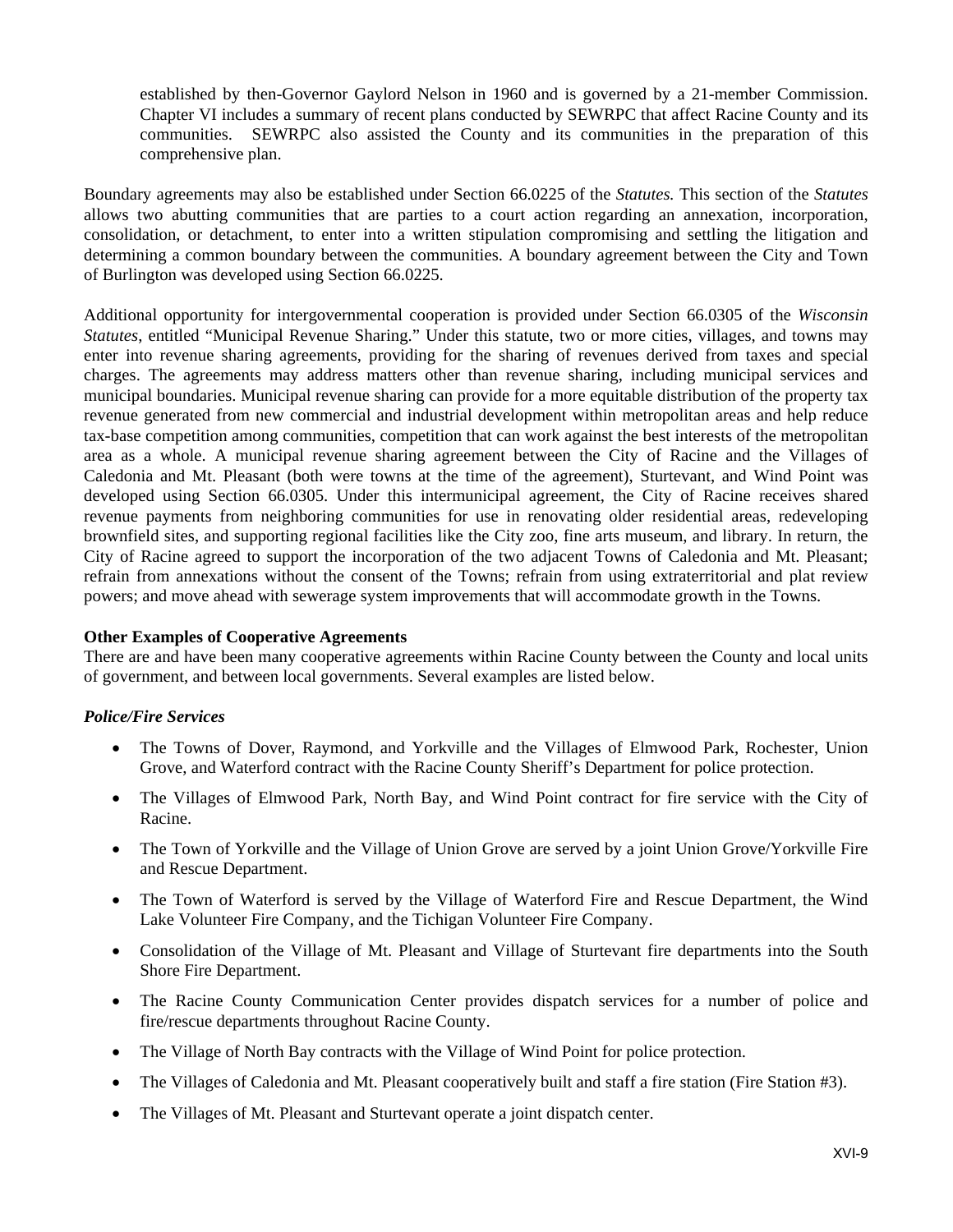### *Cooperative Planning*

- Racine County, all its communities, SEWRPC, and UW-Extension, formally agreed to work together to develop a multi-jurisdictional comprehensive plan for Racine County.
- Prior to their participation in this comprehensive planning effort, joint land use plans were prepared by the Village and Town of Rochester, and by the Village of Union Grove and the Town of Yorkville. This represents a cooperative approach to planning and decision-making regarding future land use in areas of mutual concern and facilitated the incorporation of these plans into the comprehensive plan without creating conflicts.
- In December 2008, the Town and Village of Rochester were consolidated as the Village of Rochester. This represents a significant effort in maximizing efficiencies with respect to land use and comprehensive planning and overall government services.

#### *Ordinance Administration*

- Racine County administers County zoning and land division ordinances within each town in the County.
- Racine County administers the County's nonmetallic mining reclamation ordinance on behalf of all communities in the County unless the local unit of government has adopted its own ordinance.
- Under a contract with the Village of Caledonia, Racine County provides review services with respect to zoning, land division, and other planning issues.

#### *Other Services*

- City of Burlington sewage facilities provide sanitary sewer service to a portion of the Town of Burlington.
- City of Racine sewage facilities provide sanitary sewer service to the Villages of Caledonia, Elmwood Park, Mt. Pleasant, North Bay, Sturtevant, and Wind Point.
- Village of Union Grove sewage facilities provide sanitary sewer service to a portion of the Town of Dover (Southern Wisconsin Center).
- Western Racine County Sewerage District facilities provide sanitary sewer service to the Villages of Rochester and Waterford and the Town of Waterford.
- The Caledonia/Mt. Pleasant Health Department serves the Villages of Caledonia, Mt. Pleasant, North Bay, and Sturtevant. The Department's mission is to improve the health of the communities served through health promotion, disease prevention, and protection from health and environmental hazards.
- The City of Racine Belle Urban System (BUS) provides fixed-route public transit service throughout the Racine urbanized area. This includes areas within the City of Racine, the Villages Caledonia, Mt. Pleasant and Sturtevant, and the Town of Yorkville.
- All libraries in the County can be used by Racine County residents with valid library cards.
- The Village of Rochester has entered into a lease agreement with Racine County to develop ball diamonds at Case Eagle Park.

# **PUBLIC INPUT-INTERGOVERNMENTAL COOPERATION ISSUES**

The plan should address key intergovernmental cooperation issues based upon the intergovernmental cooperation related information and public input gathered during the comprehensive planning process. The countywide public opinion survey, and strengths, weaknesses, opportunities, and threats (SWOT) analyses—both completed in 2007—resulted in the identification of a number of intergovernmental cooperation related issues to be addressed in this element. These issues include: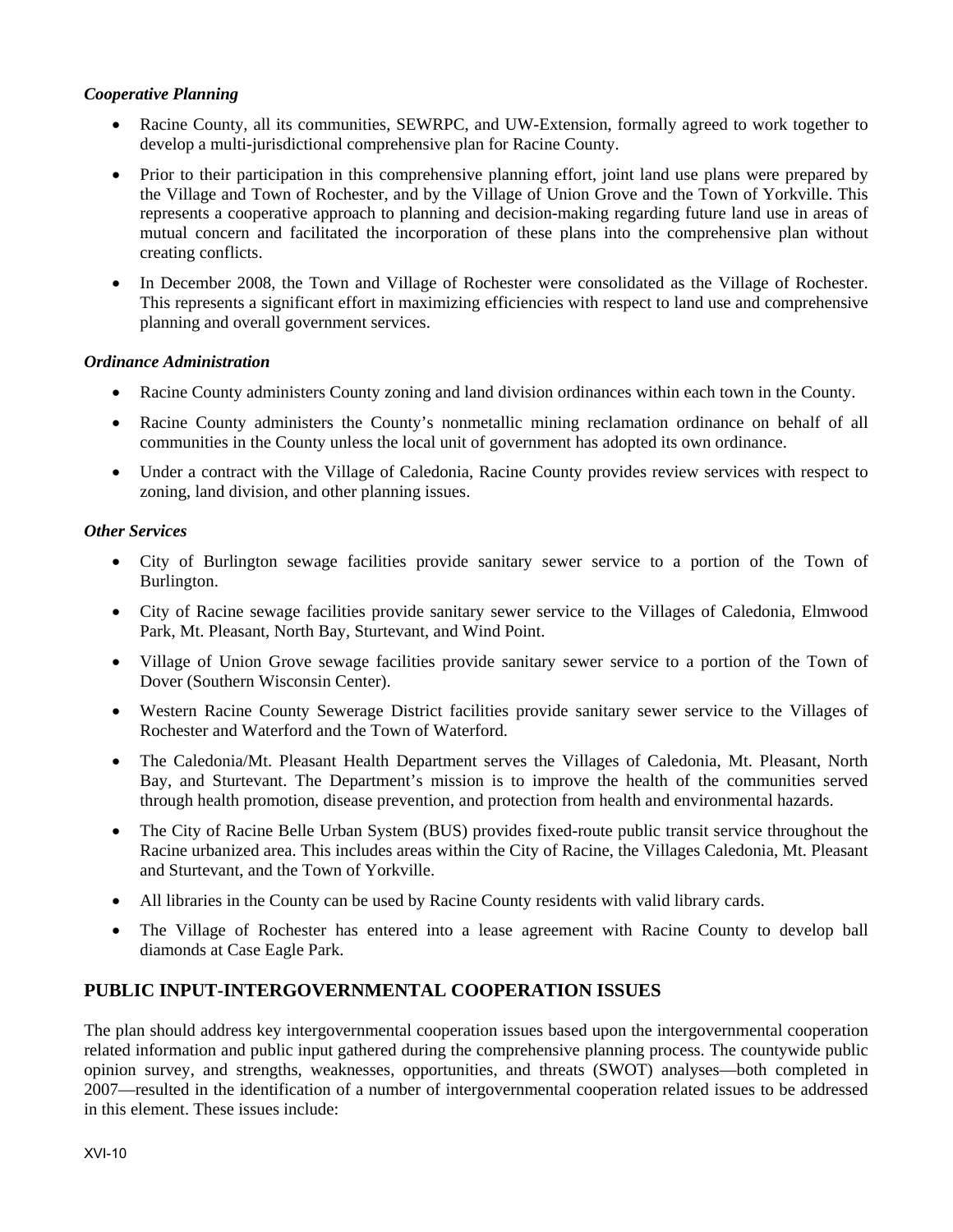- The plan should strive to increase community awareness, understanding, and participation with respect to the comprehensive plan and plan implementation.
- The plan should strive to continue and improve cooperation between government agencies and the private sector in order to realize long term benefits ranging from coordinated planning on issues that affect the entire County, to local infrastructure cost savings, provision of needed services, a healthy environment, a strong school system, and sustainable economy.
- The plan should encourage public and private partnerships to assist in the implementation of plan recommendations related but not limited to, agricultural and open space preservation, park and trail facilities, utilities and services, housing, and economic development.

# **INTERGOVERNMENTAL CONFLICTS AND DISPUTE RESOLUTION**

Section 66.1001(2)(g) of the *Wisconsin Statutes* requires that the Intergovernmental Cooperation Element identify existing or potential conflicts between participating local governments and other governmental units, including school districts, and describe processes to resolve such conflicts.

The Racine County land use plan map (Map IX-1 in Chapter IX) reflects locally identified planned land uses within each community's current boundaries. Recommended land use plan maps for each of the communities in the planning area are presented in Appendix D. Local land use plans for cities and villages within the County planning area can include areas outside of their corporate limits within adjacent towns. As shown on the local land use plan maps in Appendix D, the planning areas for the City of Burlington and the Villages of Waterford and Union Grove include lands outside of their respective corporate limits. This practice is consistent with good land use planning, because cities and villages typically annex land to accommodate population growth and associated land uses. The regional land use plan recommends that additional residential growth occur in a compact pattern within and adjacent to urban service areas at densities that can be cost-effectively provided with sewer and other urban services. The regional plan recommends that new urban development occur with sanitary sewer service and other urban services and facilities; however, it is not necessary that such development occur only within cities and villages. Towns that have formed a sanitary or utility district to provide sanitary sewer services, or that have entered into a boundary agreement with an adjacent city or village that provides for urban development in the town and the extension of sewers to serve that development, is consistent with the regional land use plan.

Although many towns recognize the need for cities and villages to grow, there is often opposition to annexations when such annexations occur in prime farmland areas, particularly where alternatives are available; when a city or village annexes land without providing sewer and/or water services; and when annexations result in irregular city or village boundaries, including long, narrow "arms" of the city or village extending into the town or creation of small areas of the town completely surrounded by the city or village, except for a thin strip of land left to avoid creation of a town island. Irregularly-shaped annexations can create problems with street maintenance, due to alternating portions of a street being in a city or village and remaining portions in a town; can create situations where one side of the street is subject to city or village construction standards (which may, for example, require installation of curbs and gutters), while the other side is subject to town standards; create situations where different speed limits are posted for segments of the street under town versus city or village jurisdiction.

Many of these issues and disagreements could be resolved through the development of cooperative or boundary agreements between cities and villages and adjacent towns. Until such agreements are developed, disagreements will likely continue between cities and villages and adjacent towns as each unit of government develops in accordance with its land use plan, and cities and villages continue to exercise their extraterritorial authorities in adjacent towns.

There were opportunities to develop coordinated planned land use maps for the extraterritorial areas of cities and villages during this multi-jurisdictional planning process. Prior to their participation in this comprehensive planning effort, joint land use plans were prepared by the Village and former Town of Rochester, and by the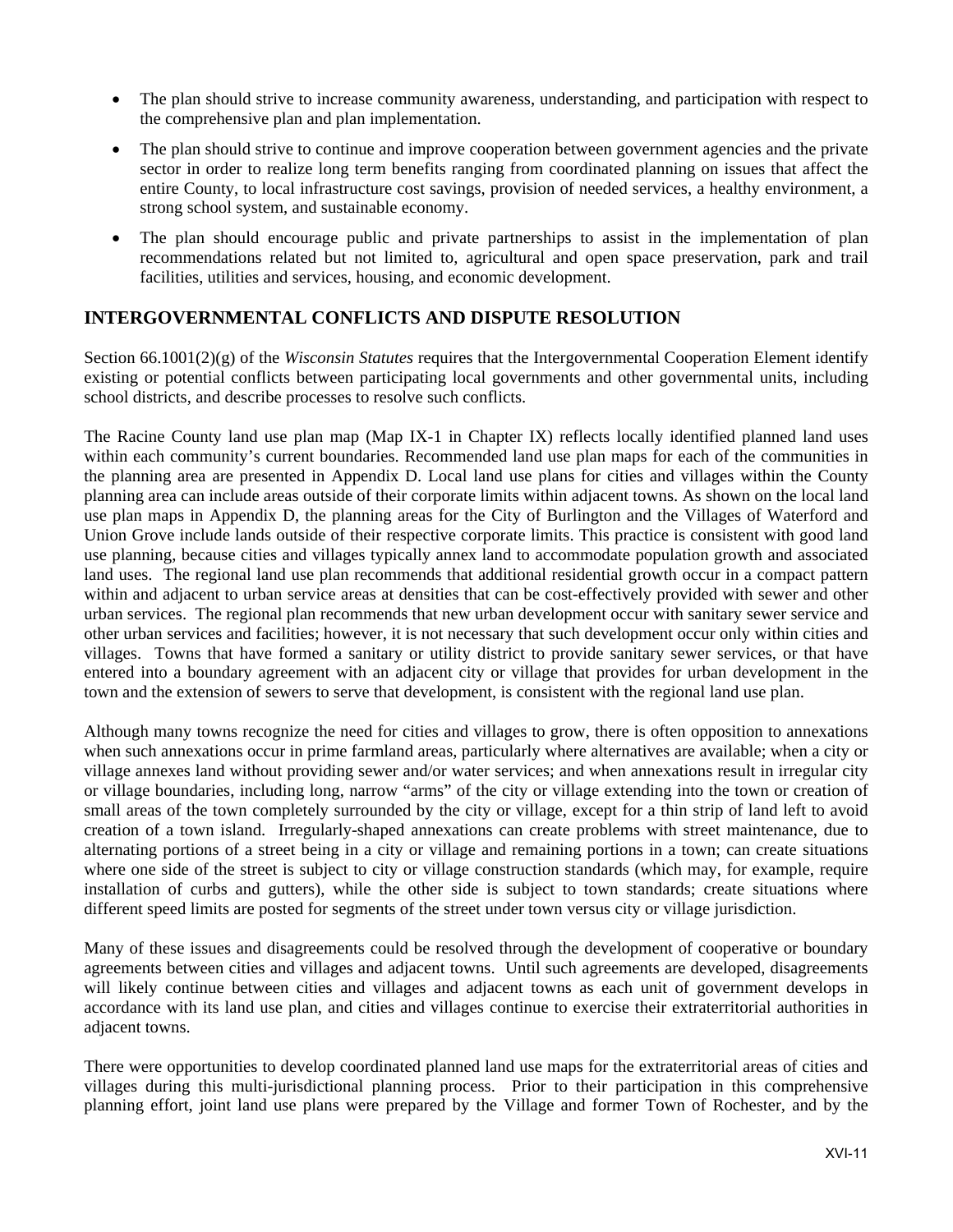Village of Union Grove and the Town of Yorkville. These plans have been incorporated into the planned land use map of the comprehensive plan thereby avoiding conflicting areas of land uses. The inventory information and recommendations developed as part of this multi-jurisdictional comprehensive plan should provide a good basis for the development of boundary agreements and other joint planning activities.

As noted earlier, the maps in Appendix D depict the land use plan map approved by each city, village, and town in the County. The planning areas for the City of Burlington and the Villages of Waterford and Union Grove include lands outside of their respective corporate limits within the adjacent towns. Map XVI-1 identifies the areas where adjacent local land use plans conflict. As shown on Map XVI-1, these areas include the overlapping planning areas of the City and Town of Burlington and the Village and Town of Waterford. The map identifies the planned land uses based on the city/village plans.

Conflicts between local plans as shown on Map XVI-1 are as follows:

- **City and Town of Burlington:** An area in the Town, adjacent to Echo Lake and the airport, that is identified as "Agricultural Estate (5.0 acres or more per dwelling unit)" and "Residential Unsewered (1.5 to 4.99 acres per dwelling unit)" on the Town land use plan map is identified as "Medium Density Residential (6,200 square feet or more per dwelling unit)" on the City land use plan map. In addition, an area in the Town, abutting the southern boundary of the City, which is identified as "Agricultural Preservation" on the Town land use plan map, is identified as "Industrial/Business Park" on the City land use plan map. And finally, a small area along STH 83 and north of the existing business park, which is identified as "Industrial" and "Primary Environmental Corridor" on the Town land use map, is identified as "Commercial" on the City land use map.
- **Village and Town of Waterford:** An area in the Town, adjacent to the northwestern boundary of the Village, that is identified as "Suburban Residential," "Prime Agricultural Land," and "Other Agricultural, Rural Residential, and Open Land" on the Town land use plan map is identified as "Residential (less than 1.5 acres per dwelling unit)," "Mixed Use-Commercial and Residential," and "Industrial" on the Village land use plan map. In addition, an area of the Town adjacent to the eastern boundary of the Village, that is identified as "Prime Agricultural Land" and "Other Agricultural, Rural Residential, and Open Land" on the Town land use plan map is identified as "Residential (less than 1.5 acres per dwelling unit)," "Mixed Use-Commercial and Residential," and "Industrial" on the Village land use plan map.

Boundary agreements between towns and the adjacent city and village offer the best means of resolving conflicts between local governments, particularly when disputes are based on conflicting recommendations for future land uses or residential densities within a city or village's extraterritorial area and/or sewer service area. In addition to establishing future city and village boundaries, such agreements can also establish future land uses and provide for the extension of city or village sewer and water services to portions of the town.

Although the *Wisconsin Statutes* provide cities and villages with the authority to annex town lands, annexations often lead to lawsuits, court battles, and ultimately one "winner" and one "loser." Boundary plans and intergovernmental agreements can preserve lands for towns and give them the ability to plan for the future without the uncertainty related to future annexations. Depending on the agreements and plans developed, such agreements also have the potential for revenue sharing, extension of municipal services to adjacent towns, and for agreement on future land use patterns. Boundary plans and intergovernmental agreements provide cities and villages certainty with respect to their future boundaries and provide a firm framework within which cities and villages can plan for future public utilities and public facilities.

Racine County has encouraged participating cities, villages, and towns to coordinate with each other and the County through the multi-jurisdictional comprehensive planning effort. While the intergovernmental cooperation element is intended to avoid and minimize potential conflicts, it is recognized that conflicts will arise. Development of boundary agreements between the city and villages and adjacent towns where no agreement is in place is the best option for resolving conflicts regarding annexations and land uses in extraterritorial areas, and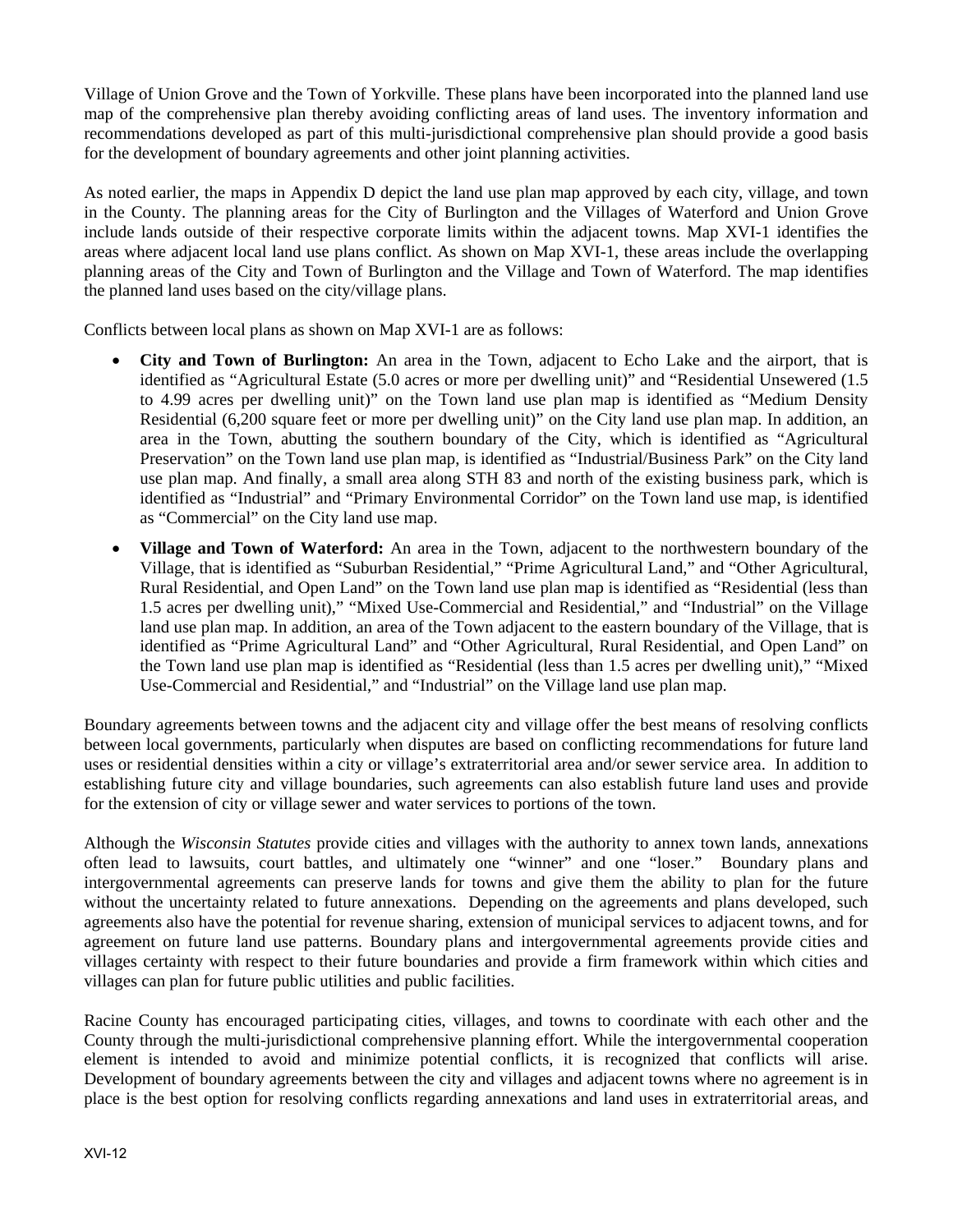should be pursued. The use of boundary agreements as provided under the *Statutes* is intended to provide a lowcost, flexible approach to resolving disputes between governmental units arising from the adoption of comprehensive plans. This process works to resolve actual and potential conflicts through open dialog and cooperative initiatives.

In addition to the previously cited benefits, benefits of government entities utilizing this process to resolve conflicts include:

- Saving time and legal expenses
- Having greater control over the dispute resolution process
- Resolving conflicts in a more creative way than might be possible if it were left to a decision by a judge or jury
- Greater privacy in resolving disputes than is afforded in a courtroom
- Responding to conflict in a rational and courteous manner—increasing communication, fostering positive intergovernmental relationships, providing an opportunity for learning, and broadening perspectives and solutions

In cases where informal negotiations or boundary agreements are unsuccessful in resolving the conflict between disputing parties, communities may have to rely on arbitration and litigation which tend to be slower and more costly.

Joint planning between school districts and communities within the district to share information on residential growth and the impact that growth will have on schools within the district can improve planning and development decisions by both the school district and local governments. School districts are encouraged to take into account the local land use plans and projections of this comprehensive plan in future school facility plans.

# **INTERGOVERNMENTAL COOPERATION ELEMENT GOALS, OBJECTIVES, POLICIES, AND PROGRAMS**

The intergovernmental cooperation element goals and objectives, along with the implementing policies and programs were developed based upon consideration of the recommendations of regional, County, and local plans; meetings with local officials; and the results of the public participation process including input from the advisory committee, public opinion survey, and SWOT analyses.

The following County intergovernmental cooperation related goals were developed under the comprehensive planning program and previously presented in Chapter VIII.

#### **Racine County Intergovernmental Cooperation Goal**

- Goal XVI-1: Encourage intercommunity planning efforts to make effective use of resources and to resolve conflicts.
- **Goal XVI-2:** Encourage a public participation process that provides equity and fairness to landowners and other stakeholders, balanced with responsible land use.

#### **Racine County Intergovernmental Cooperation Objectives**

- Encourage intergovernmental cooperation.
- Encourage shared services and facilities between units and levels of government.
- Seek to reduce conflicts between neighboring jurisdictions concerning annexations, urban and rural development, and development in transitional areas.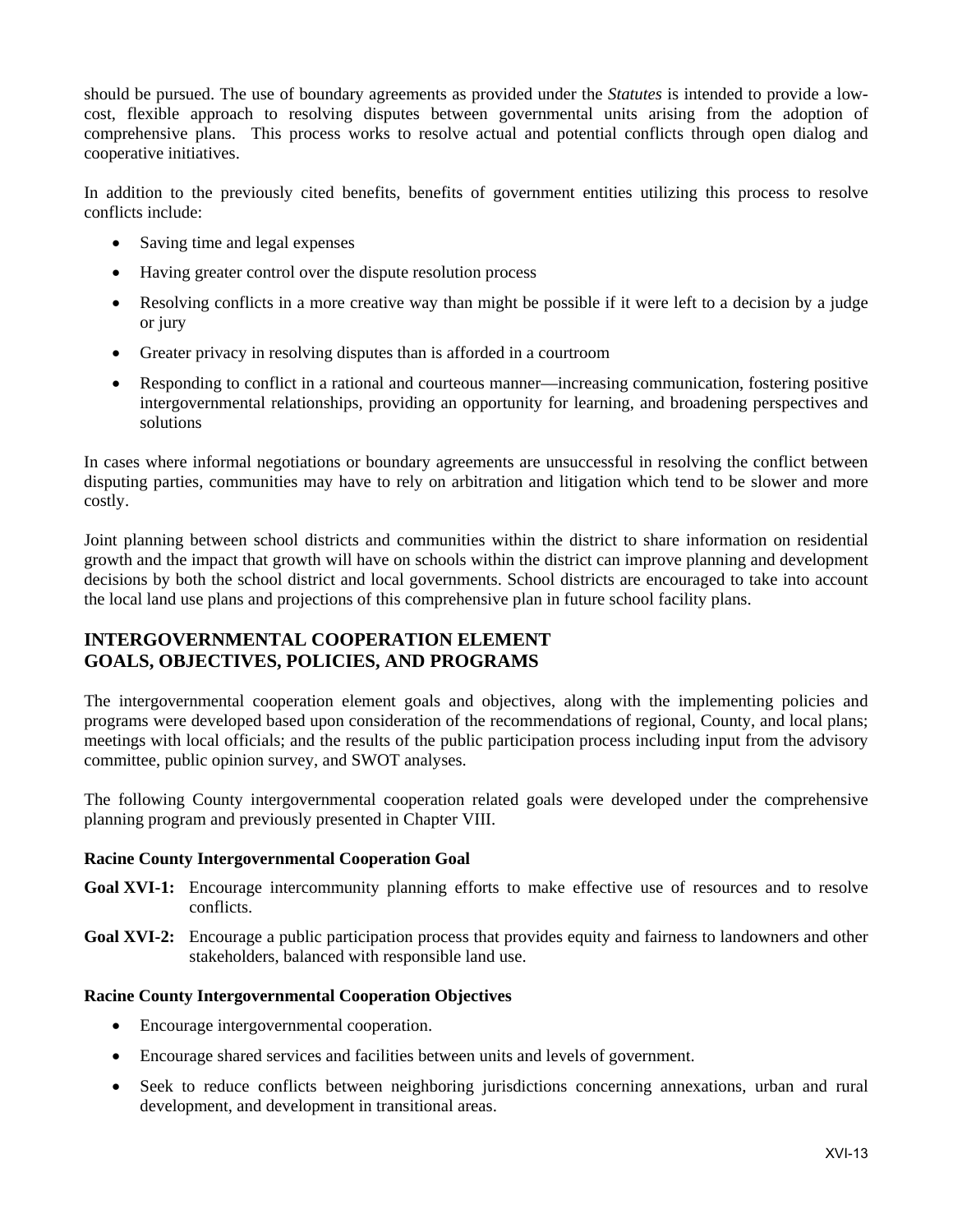- Promote a better understanding among all levels of government regarding the roles and responsibilities of each.
- Encourage Racine County and its communities to coordinate with school districts as they prepare facility plans or evaluate sites for new school facilities.
- Encourage Racine County and its communities to coordinate with respect to the provision of key services including police and fire protection, and sewer and water service.
- Encourage Racine County and its communities to coordinate with respect to economic development in the County.
- Provide a structure for continuing dialog about comprehensive planning, land use regulation issues, and boundary issues between local governments in Racine County.

#### **Racine County Intergovernmental Cooperation Policies and Programs**

- Implement all policies contained in other elements of the comprehensive plan, especially those policies that are more likely to be implemented through cooperative efforts and partnerships, such as the recommendations related to agricultural and natural resource preservation or countywide trail development.
- Racine County should work cooperatively with local units of government, as appropriate, to make the necessary revisions and updates to zoning, land division, and official map ordinances to implement the recommendations of the comprehensive plan.
- Encourage intergovernmental cooperation when selecting sites for public facilities such as police stations, fire stations, government administration buildings, and libraries, and quasi-public facilities such as hospitals, clinics, and skilled nursing, assisted living, and independent living centers for the elderly and persons with disabilities. In addition, joint use of facilities such as schools/libraries and government/nongovernment meeting places should be encouraged.
- Encourage school districts to consult with Racine County and local governments when initiating facilities planning or when planning locations of new schools or recreation facilities.
- Support the coordination between Racine County, its communities, and other agencies, where appropriate, to provide cost-effective government services.
- Racine County and its communities should continue to work with the RCEDC with respect to business development and expansion in the County.
- Racine County should cooperate with local governments on countywide stormwater management planning, education, and enforcement of stormwater management and erosion control ordinances.
- Encourage local governments to develop joint agreements to provide shared stormwater management facilities.
- Coordinate the implementation of the recommendations of regional water supply plan.
- Coordinate comprehensive management of surface water, groundwater, and water dependent natural resources.
- Coordinate the implementation of the transportation element of the comprehensive plan.
- The Racine County Sheriff's Department should continue to provide police protection and dispatch services to communities in Racine County.
- Racine County should continue to maintain, plan and construct County Trunk highways and to maintain State Trunk highways and freeways in a manner that will provide citizens of the County with a safe, usable roadway system at a level of service acceptable to a majority of its citizens and at the lowest possible cost.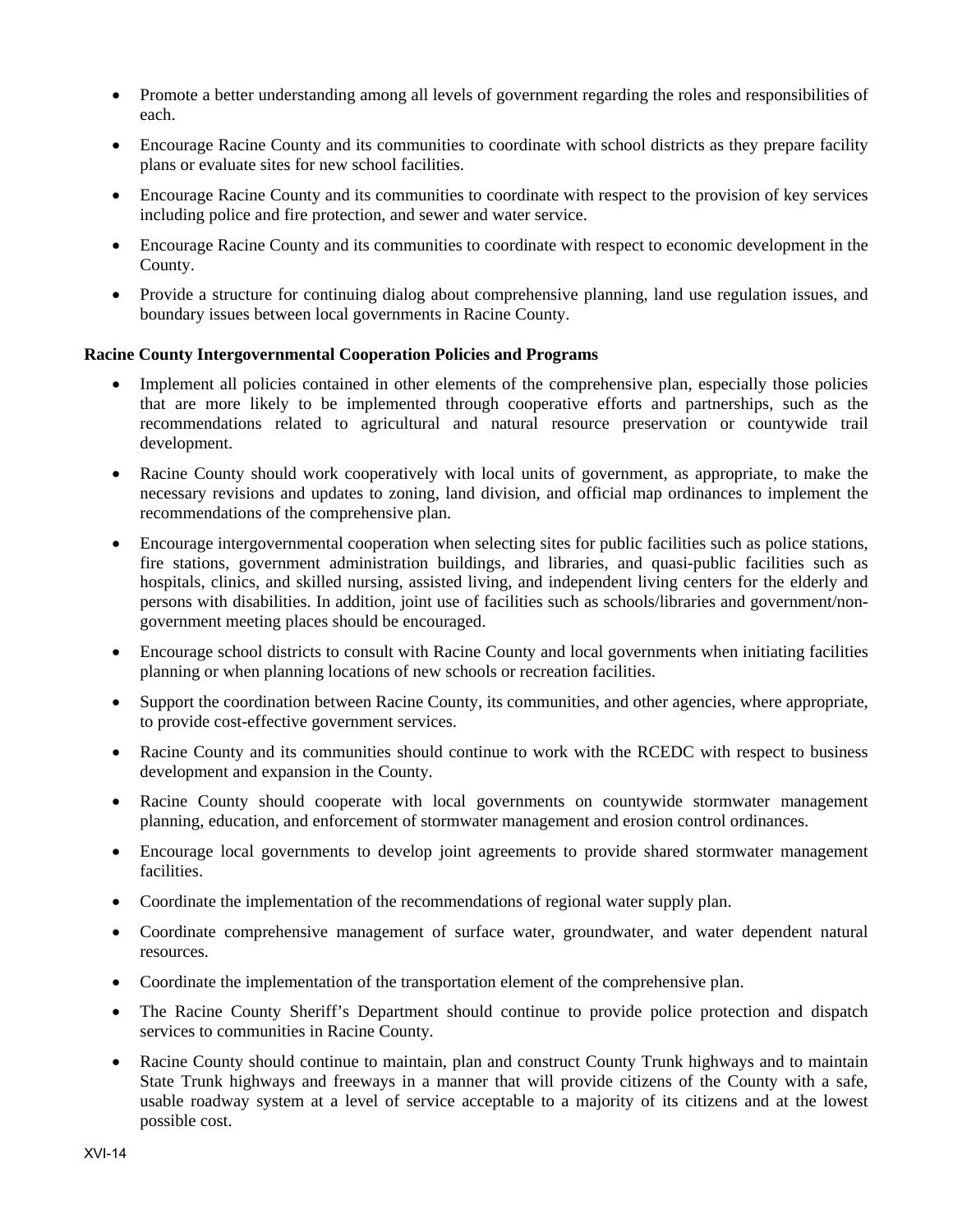- Racine County and its communities should continue to work with SEWRPC and WisDOT on regional transportation planning and programming efforts and to develop methods to promote interconnectivity between all transportation modes and systems within the County and the Region.
- Racine County and its communities should continue working with SEWRPC to update Racine County transportation plans, such as the jurisdictional highway system plan and the public transit plan.
- Racine County should continue to provide technical services that benefit the public and other units and agencies of government, such as updating and maintaining GIS data, including parcel, land use, and floodplain data.
- Racine County should continue to maintain the County website to provide information to the public and other units and agencies of government.
- Racine County and its communities should work with other government agencies and private entities, including non-profit agencies, where appropriate, to construct and /or operate community facilities in a cost-effective and efficient manner through joint service agreements.
- Racine County and its communities should continue to work with the DNR and non-government organizations (NGOs) to acquire and develop parks, trails, and other recreation facilities, and to acquire and protect valuable natural resource areas as called for in County or local park and open space plans.
- Continue to work with SEWRPC on regional plans and issues affecting Racine County and its communities.
- Coordinate with communities in counties adjacent to Racine County with respect to existing and future land uses to minimize or avoid conflicts.
- Racine County should continue to provide information on land use-related ordinances and programs to local governments.
- The Racine County Executive's Office should continue holding periodic heads of government meetings as a forum for the distribution of information and for open discussion of County-wide issues.
- Communities in Racine County that have prepared cooperative boundary agreements should continue to honor and implement those agreements. This includes agreements between the Villages of Mt. Pleasant and Sturtevant and the Village of Caledonia and Town of Raymond (under preparation).
- Other existing boundary or revenue sharing agreements in the County should continue to be implemented. This includes a limited boundary agreement between the City and Town of Burlington and a revenue sharing agreement between the City of Racine and the Villages of Caledonia and Mt. Pleasant.
- Communities in Racine County that have not prepared cooperative boundary agreements should prepare such agreements to resolve existing and future conflicts. Specifically, cooperative boundary agreements should be entered into between towns and adjacent cities/villages. This would include agreements between: the City and Town of Burlington; the Village of Union Grove and the Town of Yorkville; the Village of Union Grove and the Town of Dover; the Village and Town of Waterford; and the Village of Mt. Pleasant and the Town of Yorkville.
- Cities and villages adjacent to each other could also consider entering into agreements as appropriate. This could include revenue sharing agreements or agreements to adjust community boundaries that result in boundaries between two communities that are more logical and that can be provided with services more efficiently.
- Racine County should work cooperatively with local units of government to update the County farmland preservation plan in order to participate in the State's Working Lands Initiative. For communities and landowners to take full advantage of the financial benefits of the Working Lands Initiative it will be necessary to amend the comprehensive plan to reflect the updated farmland preservation plan.
- Consider the implementation of cooperative programs to dispose of household and agricultural waste.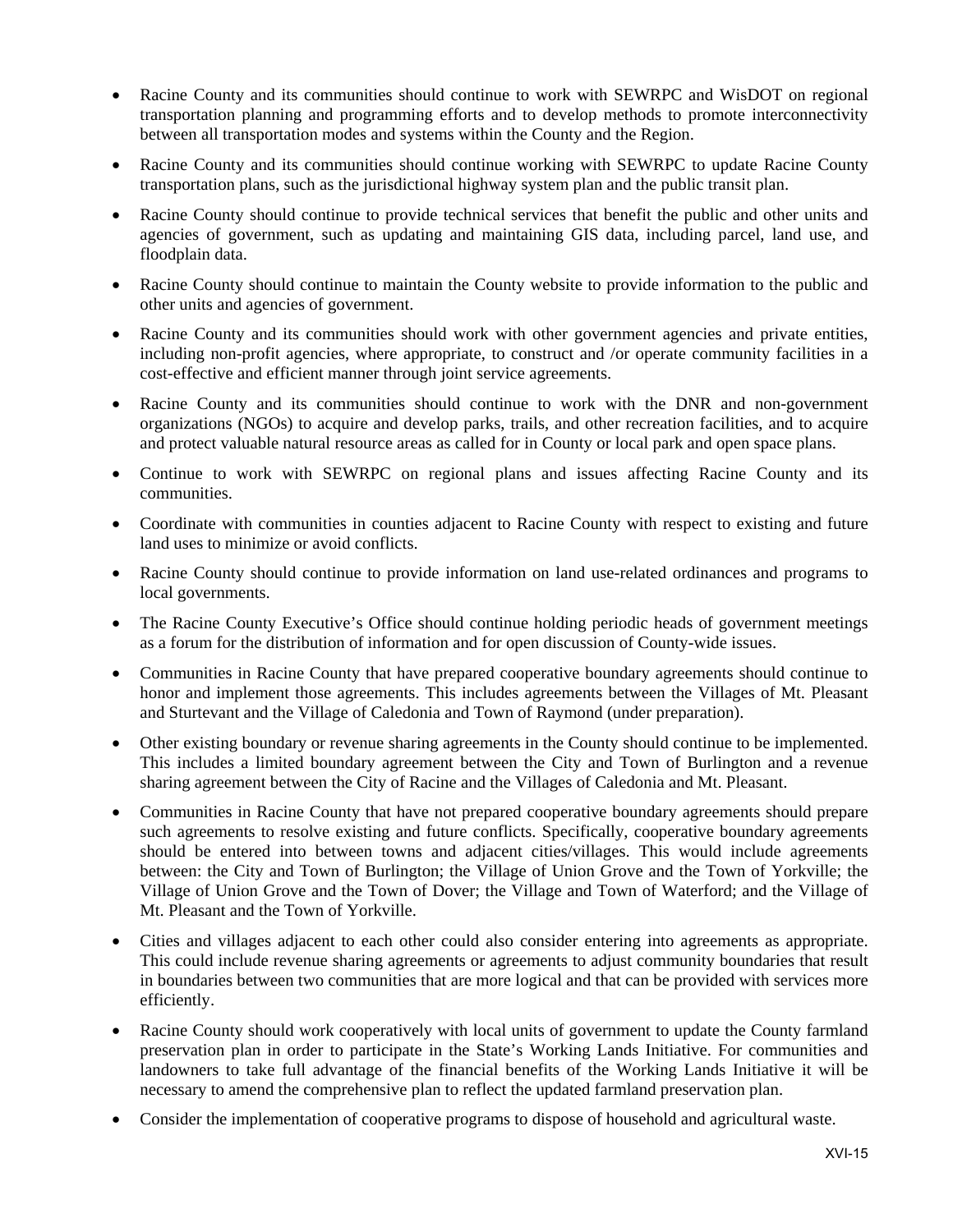Explore regional partnership options for recycling programs and facilities.

#### **Racine County Intergovernmental Cooperation Financial and Technical Assistance Programs**

Various types of financial and technical assistance programs are available from Federal, State, and County agencies that are applicable to the implementation of the comprehensive plan. Information on these programs has been presented in other elements of the plan. Many of these programs require or encourage cooperative efforts between governmental agencies or between government agencies and NGOs to take full advantage of their financial benefits. This is especially true for programs that focus on the protection of agricultural, natural, and cultural resources.

The plan recommends that consideration be given to developing public and public/private partnerships as appropriate to implement the financial programs and work programs listed in all the elements of the plan to facilitate the implementation of the comprehensive plan. Examples of specific programs that will require cooperative efforts to be initiated or used include:

- Purchase of development rights (PDR) program.
- Transfer of development rights (TDR) program.
- Farmland Preservation/Working Lands Initiative.
- Wisconsin Department of Natural Resources Knowles-Nelson Stewardship Program.